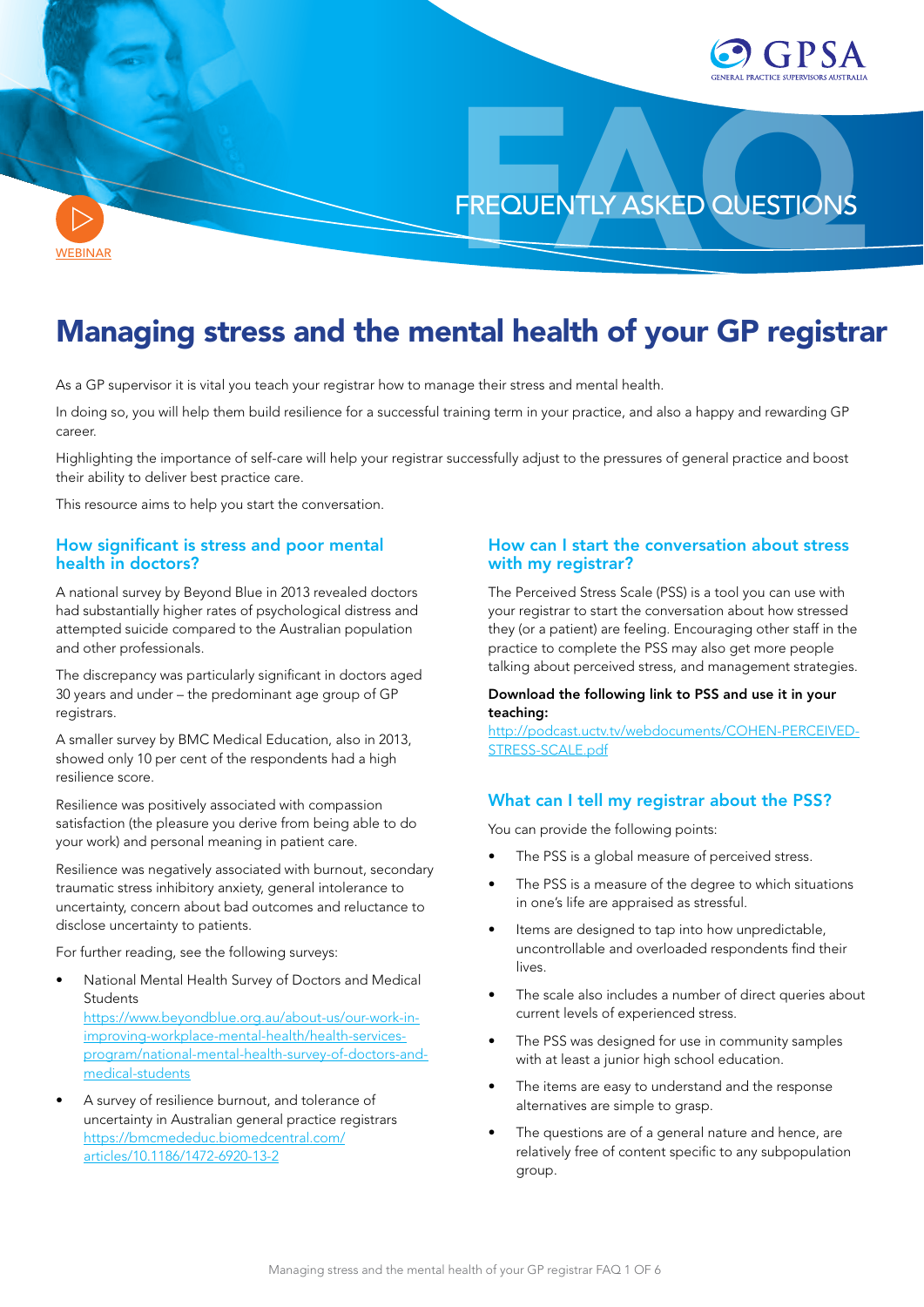

## What other tool(s) can I use in a conversation with my registrar about stress?

A 'stress inventory' is also a useful starting point for a conversation about stress.

Encourage your registrar to write all the reasons they might be stressed under two categories: external stressors and internal stressors.

A general example (with patients) may look something like this:

| <b>MY 'STRESS INVENTORY'</b>                                                                                                                                                                                                  |                                                                                                                                                                           |  |
|-------------------------------------------------------------------------------------------------------------------------------------------------------------------------------------------------------------------------------|---------------------------------------------------------------------------------------------------------------------------------------------------------------------------|--|
| EXTERNAL                                                                                                                                                                                                                      | <b>INTERNAL</b>                                                                                                                                                           |  |
| Major life changes<br>Work or school<br>Relationship<br>difficulties<br>Financial problems<br>Being too busy<br>Children and family<br>https://www.helpguide.org/<br>articles/stress/stress-symptoms-<br>signs-and-causes.htm | Chronic worry<br>Pessimism<br>Negative self-talk<br>Unrealistic<br>expectations/<br>perfectionism<br>Rigid thinking, lack of<br>flexibility<br>All-or-nothing<br>attitude |  |

A more specific example (GPs/registrars) may look something like this:

| <b>MY 'STRESS INVENTORY'</b>                                                                                                                       |                                                                                                                                                                                         |  |
|----------------------------------------------------------------------------------------------------------------------------------------------------|-----------------------------------------------------------------------------------------------------------------------------------------------------------------------------------------|--|
| <b>EXTERNAL</b>                                                                                                                                    | <b>INTERNAL</b>                                                                                                                                                                         |  |
| GPs                                                                                                                                                | Registrars                                                                                                                                                                              |  |
| Time pressures<br>Threat of litigation<br>Excessive paperwork<br>Health reform/<br>bureaucratic<br>interference<br>Excessive hours/on<br>call work | Work conditions<br>Administrative<br>concerns<br>Rural issues<br>Work/life balance<br>Family/job conflict<br>The exam<br>Patient's unrealistic<br>expectations<br>Disrupted social life |  |
| >> Schattner and Coman, MJA<br>1998, Dowell et al, NZMedJ 2000                                                                                     | >> Larkins et al AFP 2003<br>Schattner et al 2010, Chambers et<br>al, BJGP, 1996                                                                                                        |  |

The GP-registrar example above is a reminder that what stresses registrars can be different to what stresses you as an experienced GP. So, having this conversation with your registrar can help you teach them stress management strategies relevant for their current life stage, and set the foundation for healthy stress management for their ongoing career.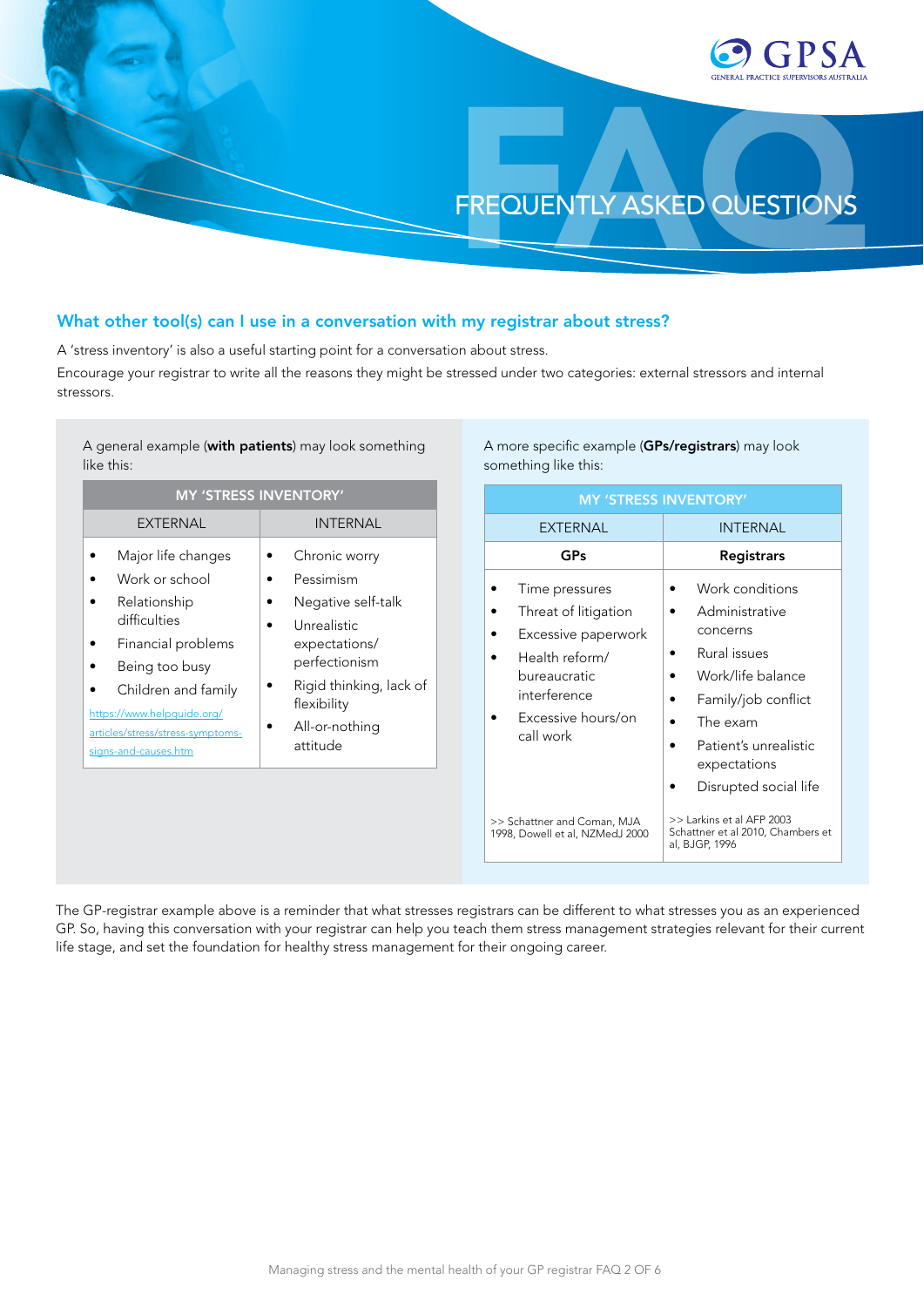

# Do I need to be mindful about the different stresses experienced between registrars and experienced GPs?

It is important to remember the kind of stressors a registrar might face are different to those we face as experienced GPs.

Our life stages, age and career experience mean we have different pressures, coping mechanisms and supports to manage stress.

For example, a GP married with children may have a supportive partner who ensures healthy meals are provided when they work. With years of clinical experience, his GP is confident in his profession – but may feel guilty about their workload impacting the amount of time they can spend with their family.

Meanwhile, a young registrar may be living in a different city to their parents and support network. So, they are less likely to have support of someone helping with meals. Their stressors may include clinical and administrative uncertainties, the KFP exam, and feeling isolated from their support networks and social life.

By acknowledging with your registrar the different stressors you both face, you can help them prioritise what actions they can take for stress and mental health management.

### Are there any other factors I need to consider which may influence stressors for my registrar?

Stress is influenced by many factors, including context, personality, and prior learning experiences. You may not know the previous traumas your registrar has encountered.

For example, if they had a bad experience during their hospital training, this may influence the way they deal with stressors in general practice.

Or they may have unrealistic expectations of the different pressures in general practice to the hospital system. For example, a lot of registrars may hope, or expect, a career in general practice to be more lifestyle friendly than shift work in a hospital. The reality that a GP career may not be a neat 9am to 5pm job, and the different responsibilities in the chain of patient care may cause new stresses they weren't prepared for.

#### For further reading about what stresses GPs versus GP registrars:

#### GP SURVEYS

- The stress of metropolitan practice [https://www.mja.com.au/journal/1998/169/3/stress](https://www.mja.com.au/journal/1998/169/3/stress-metropolitan-general-practice)[metropolitan-general-practice](https://www.mja.com.au/journal/1998/169/3/stress-metropolitan-general-practice)
- Job satisfaction, psychological morbidity and job stress among New Zealand general practitioners <https://www.ncbi.nlm.nih.gov/pubmed/10935564>

#### REGISTRAR SURVEYS

- Stress, personal and educational problems in vocational training. A prospective cohort study [https://www.ncbi.nlm.](https://www.ncbi.nlm.nih.gov/pubmed/12833779) [nih.gov/pubmed/12833779](https://www.ncbi.nlm.nih.gov/pubmed/12833779)
- GP registrar well-being: a cross-sectional survey [https://](https://www.ncbi.nlm.nih.gov/pmc/articles/PMC2835665/) [www.ncbi.nlm.nih.gov/pmc/articles/PMC2835665/](https://www.ncbi.nlm.nih.gov/pmc/articles/PMC2835665/)
- Stresses, coping mechanisms and job satisfaction in general practitioner registrars [https://www.ncbi.nlm.nih.gov/pmc/](https://www.ncbi.nlm.nih.gov/pmc/articles/PMC1239665/) [articles/PMC1239665/](https://www.ncbi.nlm.nih.gov/pmc/articles/PMC1239665/)

### In starting the conversation about stress with my registrar, how do I avoid alarming them?

Explain that stress is not always bad, in fact some stress is natural and healthy.

#### Good stress

The body's fight or flight response can enhance cognitive function, for example: in making safe clinical decisions for patients; or motivating decision-making which can help your registrar successfully overcome obstacles.

#### Bad stress

Prolonged or chronic stress can hinder a person's everyday life and be detrimental to their health.

You can speak to your registrar about the stress response system, or hypothalamic-pituitary-adrenal axis.

Learning to manage stress can build resilience. You can help your registrar by reminding them they are doing a good job. If they make a mistake, it's important to help them move on with an attitude of learning from that mistake. Explain that setbacks are an opportunity to learn.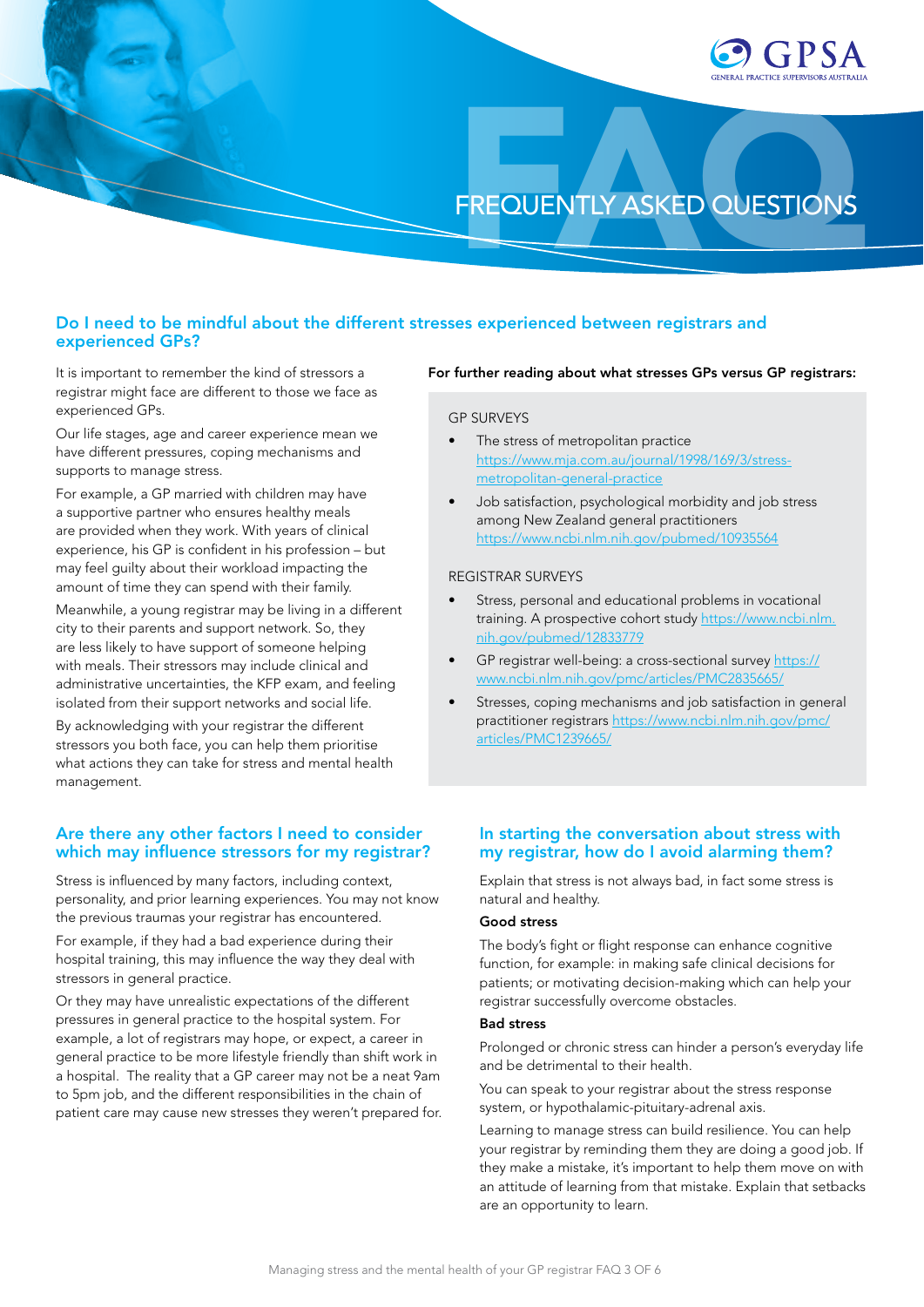

# How will I know if my registrar is under stress?

Red flags can include:

- Registrar is disengaged.
- Avoidance of tasks or people.
- Missing meetings.
- Asking questions they know the answer to.

Be mindful that registrars can fly under the radar – or cover up, signs and symptoms of stress. You don't have to wait for red flags to intervene. Signs of stress can fall into four categories: cognitive, emotional, physical and behavioural.

| <b>COGNITIVE</b><br>• Memory problems<br>Inability to concentrate<br>$\bullet$<br>Poor judgement<br>$\bullet$<br>• Seeing only the negative<br>Anxious or racing thoughts<br>$\bullet$<br>• Constant worrying | <b>EMOTIONAL</b><br>• Moodiness<br>Irritability or short temper<br>$\bullet$<br>• Agitation, inability to relax<br>• Feeling overwhelmed<br>• Sense of loneliness and isolation<br>• Depression/unhappiness                     |
|---------------------------------------------------------------------------------------------------------------------------------------------------------------------------------------------------------------|---------------------------------------------------------------------------------------------------------------------------------------------------------------------------------------------------------------------------------|
| <b>PHYSICAL</b><br>• Aches and pains<br>Diarrhoea or constipation<br>$\bullet$<br>Nausea, dizziness<br>$\bullet$<br>• Chest pain, rapid heartbeat<br>• Loss of sex drive<br>Frequent colds                    | <b>BEHAVIOURAL</b><br>• Eating more or less<br>• Sleeping too much or too little<br>• Isolating yourself from others<br>• Procrastinating or neglecting<br>responsibilities<br>• Using alcohol, cigarettes or<br>drugs to relax |
|                                                                                                                                                                                                               | • Nervous habits. For example,<br>nail biting or pacing.                                                                                                                                                                        |

# How can I manage a registrar who takes a lot of sick leave?

A registrar taking sick leave impacts the booking availability in your practice, and therefore GP workload. However, it is important you remain supportive of your registrar when they are sick. Many registrars have physical health issues when they first start in a general practice, but find it difficult or stressful to take the time they need to recover properly. Being led to feel guilty, or not being reassured it's ok to take the time they need, may adversely impact their ongoing health, stress management and ability to provide best practice care.

### How can I help registrars to not feel stressed or intimidated by patients who have googled their symptoms or illness before face-to-face appointments?

Help your registrar cognitively "flip" their patients' google searches, so they see it as a positive. Explain this shows their patient is engaged and health literate, rather than criticising the patient for being interested in their health care.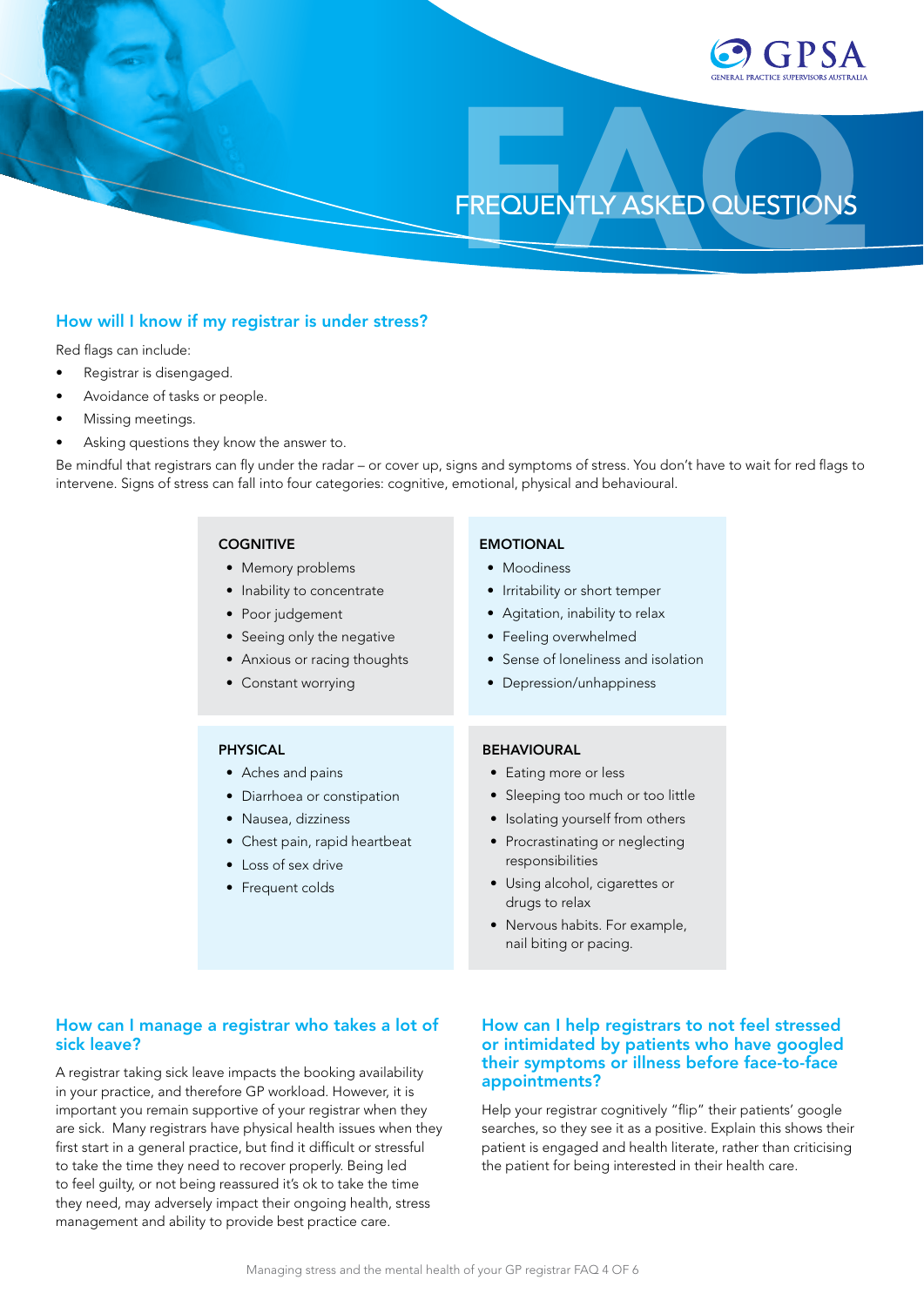

### Is there a simple exercise I can do to show my registrar how I manage stress?

You can start a discussion about stress management by doing the following exercise with your registrar. Write a list under two columns with the following headings:

- **SELF** List what you do in your practice to help you manage stress.
- **PRACTICE** List what you arrange in your practice to help you manage stress.

# What are some strategies for managing stress I can discuss with my registrar?

Following on from the previous answer, you could discuss strategies such as those listed in the table below.

| <b>SELF</b>                                                                                                                                                                                                                               | <b>PRACTICE</b>                                                                                                                                                                                                                                                                               |
|-------------------------------------------------------------------------------------------------------------------------------------------------------------------------------------------------------------------------------------------|-----------------------------------------------------------------------------------------------------------------------------------------------------------------------------------------------------------------------------------------------------------------------------------------------|
| Exercise<br>Hobbies or interests<br>Adequate sleep<br>Time for family, friends<br>Support from family<br>Meditation/yoga<br>Healthy diet<br>Alcohol (for and<br>against)<br>Positive thinking<br>Work-life balance<br>Debrief with others | Holidays, days off<br>Debrief (with peers)<br>Control patient<br>numbers, time, work<br>hours<br>Breaks for meals and<br>timeout<br>Don't take work home<br>Work-life balance<br>Time to prepare for KFP<br>exam and supporting<br>their preparation with<br>Random Case Analysis<br>sessions |

# How can I help my registrar develop the resilience needed for the inevitable uncertainties and challenges of general practice?

Role model and discuss the following:

- Attitudes and perspectives Valuing the role of a GP, maintaining interest, self-awareness and accepting limitations.
- Balance and prioritisation Setting limits, continuing professional development, honouring self.
- Practice-management style Good business and practice management, surrounding yourself with good staff, proactive management of bullying and harassment, positive practice culture.
- Supportive relationships Personal, professional, good communication.

You can also use Cognitive Behavioural Therapy (CBT) in your teaching to help registrars learn to feel comfortable with acknowledging their uncertainties. For example, ask your registrar to practise saying phrases such as, "I am not sure what is going on here, but this is what we are going to do to sort it out."

This method will help your registrar switch an unhelpful mindset to a helpful mindset.

UNHELPFUL MINDSET:

"To be a competent doctor I must show that I know what I am doing,"

HELPFUL MINDEST:

"To be a competent doctor I should feel comfortable in saying 'I am feeling uncertain.' "

For more ideas about helping your registrar build resilience, read:

- General Practice Supervisors Australia (GPSA) guides <http://gpsupervisorsaustralia.org.au/guides/>
	- *Identifying and Supporting GP Registrars at Risk*
	- *- Managing Uncertainty in General Practice*
	- *- Bullying and Harassment: Pursuing Zero Tolerance in General Practice*
- *Building Physician Resilience* <http://www.cfp.ca/content/54/5/722.short>
- *First Do No Harm Being a Resilient Doctor in the 21st Century* by Leanne Rowe and Michael Kidd, 2009
- View Ted Talk, Kelly McGonigal: *How to make stress your friend* <https://www.youtube.com/watch?v=RcGyVTAoXEU>